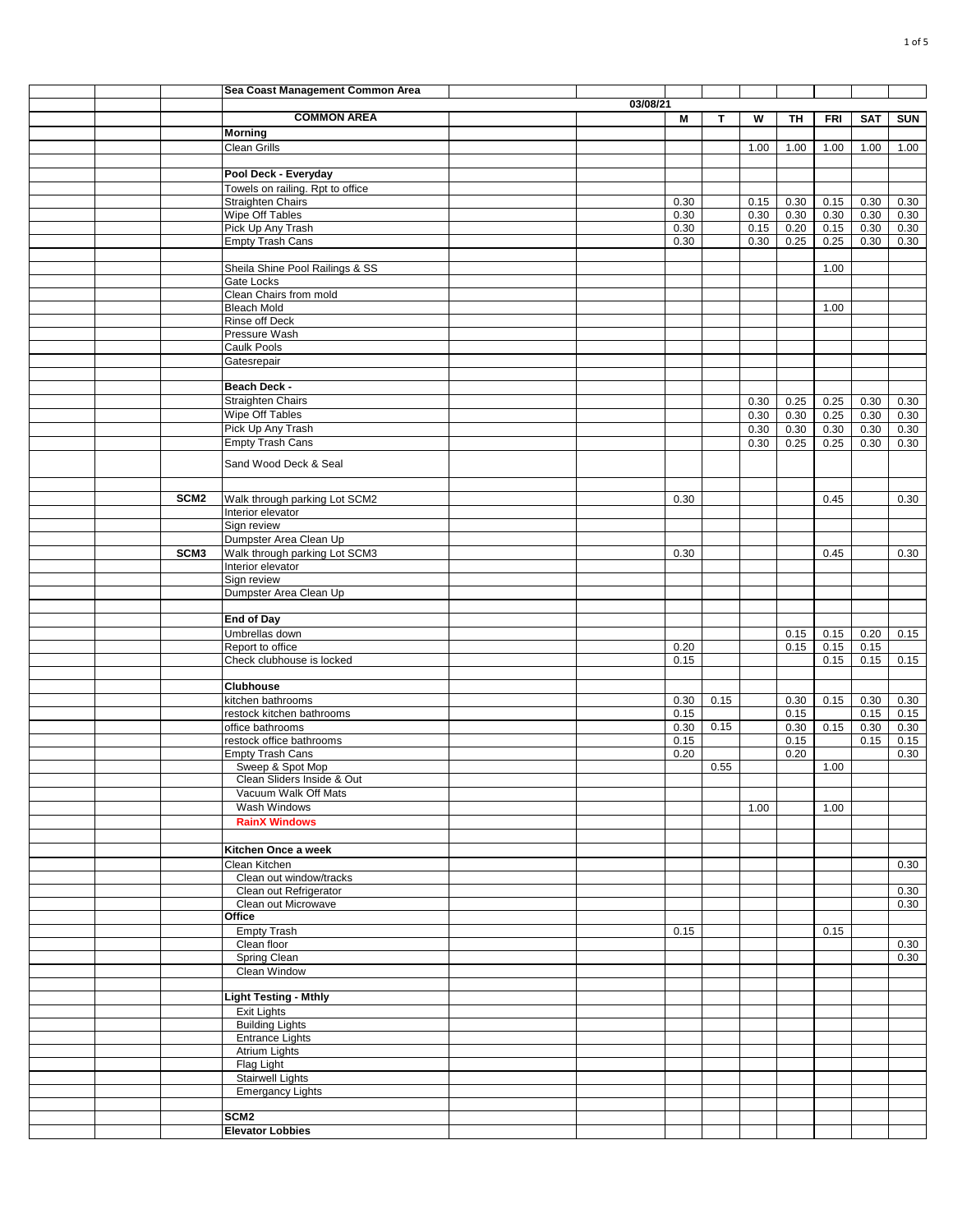|  | <b>Sea Coast Management Common Area</b> |  |  |      |  |   |    |            |            |            |  |  |
|--|-----------------------------------------|--|--|------|--|---|----|------------|------------|------------|--|--|
|  | 03/08/21                                |  |  |      |  |   |    |            |            |            |  |  |
|  | <b>COMMON AREA</b>                      |  |  | M    |  | W | TН | <b>FRI</b> | <b>SAT</b> | <b>SUN</b> |  |  |
|  | <b>Empty Trash Cans</b>                 |  |  | 0.55 |  |   |    | 0.45       |            |            |  |  |
|  | Wipe Horizonal Surfaces                 |  |  | 1.00 |  |   |    | 0.45       | 0.45       |            |  |  |
|  | Blow Floor - Spot Mop                   |  |  | 0.55 |  |   |    | 0.45       |            |            |  |  |
|  | Wipe Handrails                          |  |  | 0.55 |  |   |    | 0.45       |            |            |  |  |
|  | Vacuum Walk-Off Mats                    |  |  |      |  |   |    |            |            |            |  |  |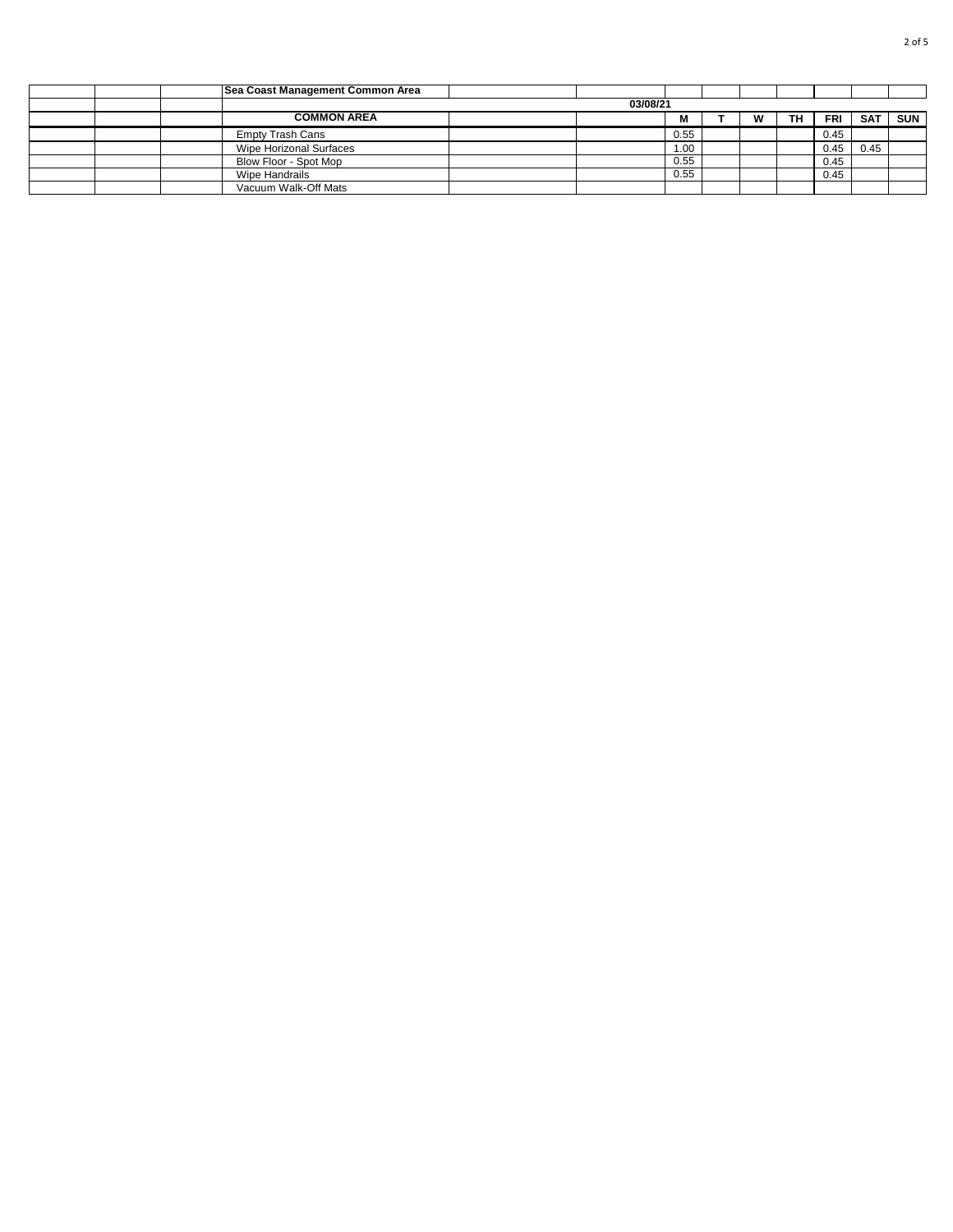|  | Sea Coast Management Common Area            |          |      |      |      |      |            |      |            |
|--|---------------------------------------------|----------|------|------|------|------|------------|------|------------|
|  |                                             | 03/08/21 |      |      |      |      |            |      |            |
|  | <b>COMMON AREA</b>                          |          | М    | Т    | W    | TH   | FRI        | SAT  | <b>SUN</b> |
|  | Clean Both sides of Door Glass              |          |      |      |      |      |            |      |            |
|  | Clean windows In/Out                        |          |      | 0.45 |      |      |            |      |            |
|  | Sanatize luggage carts                      |          |      | 1.30 |      |      |            |      |            |
|  | <b>Elevator &amp; Interiors</b>             |          |      |      |      |      |            |      |            |
|  | Wipe Down Interior Panels                   |          |      | 0.55 |      |      |            |      |            |
|  | Sheila Shine                                |          |      | 0.55 |      |      |            |      |            |
|  | Clean tracks hard wire brush                |          |      |      |      |      |            |      |            |
|  | Mop floor & corners                         |          |      | 0.55 |      |      |            |      |            |
|  | Full sanatize                               |          | 0.55 |      | 0.55 |      |            |      | 1.00       |
|  | <b>Walkways &amp; Stairwell</b>             |          |      |      |      |      |            |      |            |
|  | Items in walkways? Picture report to office |          |      |      |      |      |            |      |            |
|  | <b>Blow</b>                                 |          |      |      |      |      |            |      |            |
|  | Spot Mop                                    |          | 1.00 |      |      |      |            |      |            |
|  | Pick up trash                               |          |      |      |      |      |            |      |            |
|  | Wipe Handrails                              |          |      |      |      | 1.00 | 1.00       | 0.45 |            |
|  | Wash down                                   |          |      |      |      |      |            |      |            |
|  | Pressure Wash                               |          |      |      |      |      |            |      |            |
|  | <b>Laundry Rooms</b>                        |          |      |      |      |      | <b>FRI</b> |      |            |
|  | Sweep-Spot Mop                              |          |      |      |      |      | 0.45       |      |            |
|  | <b>Empty Trash Cans</b>                     |          | 0.55 |      |      |      | 0.45       |      |            |
|  | Wipe Horizonal Surfaces                     |          |      |      |      |      | 0.45       |      |            |
|  | Ducts cleaned out                           |          |      |      |      |      |            |      |            |
|  | <b>Parking lots</b>                         |          |      |      |      |      |            |      |            |
|  | Garbage Pick up                             |          | 0.45 | 0.20 |      |      |            |      |            |
|  | Trash Chutes - Clear                        |          |      |      |      |      |            |      |            |
|  | Trash Chutes - Deorderized                  |          |      |      |      |      |            |      |            |
|  | <b>Pressure Wash Trash Receptacle</b>       |          |      |      |      |      |            |      |            |
|  | Recycle Area cleaned                        |          |      |      |      |      |            |      |            |
|  | Recycle Bins pressure washed                |          |      |      |      |      |            |      |            |
|  | Numbers stenciled                           |          |      |      |      |      |            |      |            |
|  | Lines striped                               |          |      |      |      |      |            |      |            |
|  | Tagging cars                                |          |      |      |      |      |            |      |            |
|  | Towing                                      |          |      |      |      |      |            | 1.00 |            |
|  | NO BLOWING SAND IN DRAINS!                  |          |      |      |      |      |            |      |            |
|  | Consolidate Bulk                            |          | 0.45 |      |      |      |            |      |            |
|  | SCM <sub>3</sub>                            |          |      |      |      |      |            |      |            |
|  | <b>Elevator Lobbies</b>                     |          |      |      |      |      |            |      |            |
|  | <b>Empty Trash Cans</b>                     |          | 1.00 |      |      |      | 0.45       |      |            |
|  | <b>Wipe Horizonal Surfaces</b>              |          | 1.00 |      |      |      | 0.45       | 0.45 |            |
|  | Blow Floor - Spot Mop                       |          | 1.00 |      |      |      | 0.45       |      |            |
|  | Wipe Handrails                              |          | 1.00 |      |      |      | 0.45       |      |            |
|  | Vacuum Walk-Off Mats                        |          |      |      |      |      |            |      |            |
|  | Clean Both sides of Door Glass              |          |      |      |      |      |            |      |            |
|  |                                             |          |      | 0.45 |      |      |            |      |            |
|  | Clean windows In/Out                        |          |      | 1.30 |      |      |            |      |            |
|  | Sanatize luggage carts                      |          |      |      |      |      |            | 0.45 |            |
|  | Elevator & Interiors                        |          |      |      |      |      |            |      |            |
|  | Wipe Down Interior Panels                   |          |      | 0.55 |      |      |            |      |            |
|  | Sheila Shine                                |          |      | 0.55 |      |      |            |      |            |
|  | Clean tracks hard wire brush                |          |      |      |      |      |            |      |            |
|  | Mop floor & corners                         |          |      | 0.55 |      |      |            |      |            |
|  | Full sanatize                               |          | 1.00 |      | 0.55 |      |            |      | 1.00       |
|  | <b>Walkways &amp; Stairwell</b>             |          |      |      |      |      |            |      |            |
|  | Items in walkways? Picture report to office |          |      |      |      |      |            |      |            |
|  | Blow                                        |          |      |      |      |      |            |      |            |
|  |                                             |          |      |      |      |      |            |      |            |
|  | Spot Mop                                    |          |      |      | 0.45 |      |            |      |            |
|  | Pick up trash                               |          |      |      |      |      |            |      |            |
|  | Wipe Handrails                              |          |      |      |      |      |            |      | 1.00       |
|  | Wash down                                   |          |      |      |      |      |            |      |            |
|  | Pressure Wash                               |          |      |      |      |      |            |      |            |
|  | <b>Laundry Rooms</b>                        |          |      |      |      |      |            |      |            |
|  | Sweep-Spot Mop                              |          |      |      |      |      | 0.45       |      |            |
|  | <b>Empty Trash Cans</b>                     |          |      |      |      |      | 0.45       |      |            |
|  | <b>Wipe Horizonal Surfaces</b>              |          |      |      |      |      | 0.45       |      |            |
|  | Ducts cleaned out                           |          |      |      |      |      |            |      |            |
|  | <b>Parking lots</b>                         |          |      |      |      |      |            |      |            |
|  | Garbage Pick up                             |          | 0.45 |      | 0.35 |      |            |      |            |
|  | Consolidate Bulk                            |          | 0.55 |      |      |      |            |      |            |
|  | <b>Trash Chutes</b>                         |          |      |      |      |      |            |      |            |
|  | Recycle Area cleaned                        |          |      |      |      |      |            |      |            |
|  | Recycle Bins pressure washed                |          |      |      |      |      |            |      |            |
|  | Numbers stenciled                           |          |      |      |      |      |            |      |            |
|  | Lines striped                               |          |      |      |      |      |            |      |            |
|  | <b>Test Building Lights</b>                 |          |      |      |      |      |            |      |            |
|  | Tagging cars                                |          |      |      |      |      |            | 1.00 |            |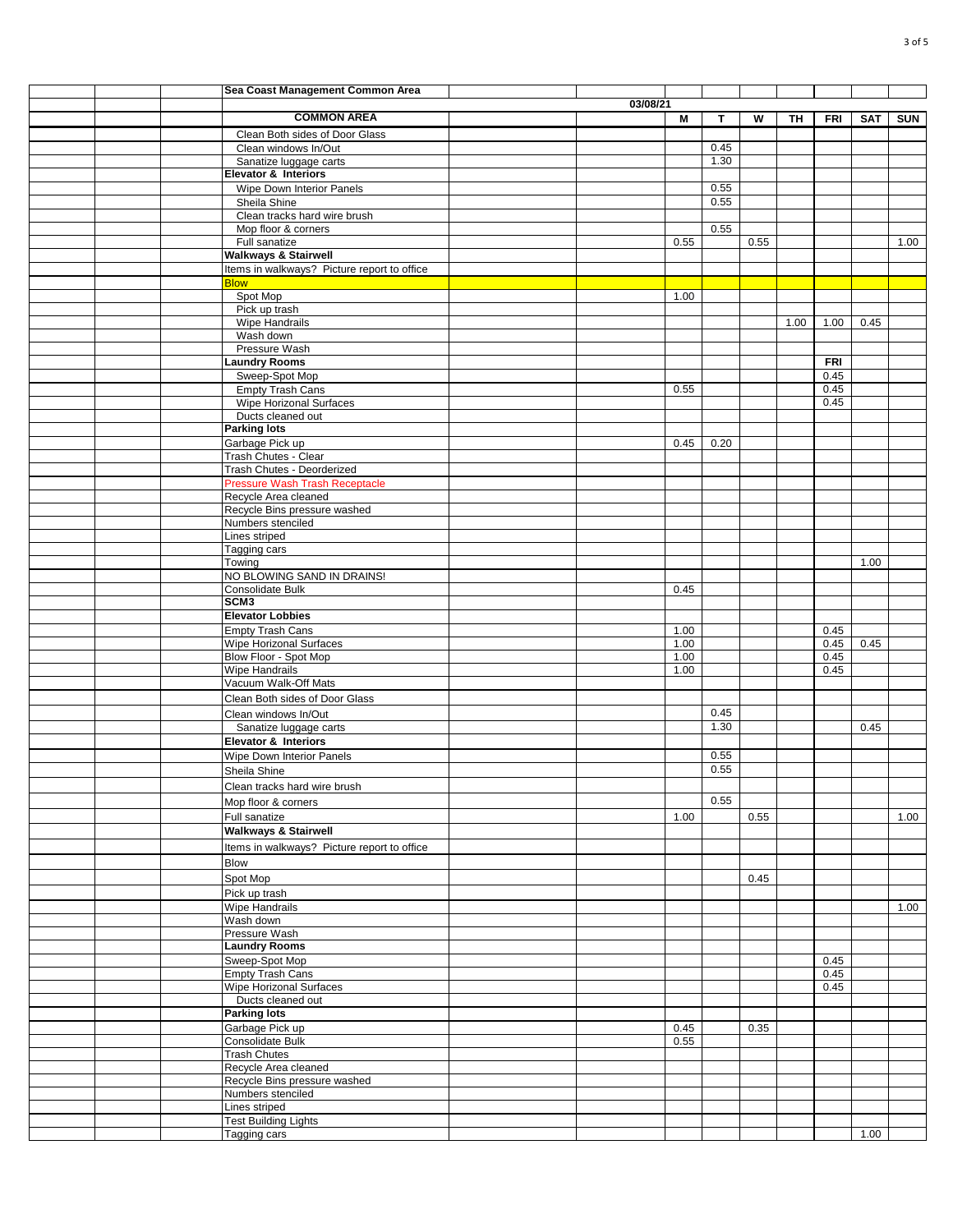|  | Sea Coast Management Common Area |  |  |      |            |            |            |            |            |            |  |  |  |
|--|----------------------------------|--|--|------|------------|------------|------------|------------|------------|------------|--|--|--|
|  | 03/08/21                         |  |  |      |            |            |            |            |            |            |  |  |  |
|  | <b>COMMON AREA</b>               |  |  | M    |            |            | TН         | <b>FRI</b> | <b>SAT</b> | <b>SUN</b> |  |  |  |
|  | Towing                           |  |  |      |            |            |            |            |            |            |  |  |  |
|  | Pressure Wash Trash Receptacle   |  |  |      |            |            |            |            |            |            |  |  |  |
|  | Clean/Deodorize Trash Chute      |  |  |      |            |            |            |            |            |            |  |  |  |
|  | NO BLOWING SAND IN DRAINS!       |  |  |      |            |            |            |            |            |            |  |  |  |
|  |                                  |  |  |      |            |            |            |            |            |            |  |  |  |
|  | <b>Breaks</b>                    |  |  |      |            |            |            |            |            |            |  |  |  |
|  | Chris                            |  |  | 0.30 | 0.30       | 0.30       | 0.30       | 0.30       | 0.00       | <b>OFF</b> |  |  |  |
|  | <b>Derick</b>                    |  |  | 0.30 | <b>OFF</b> | <b>OFF</b> | <b>OFF</b> | 0.30       | 0.30       | 0.30       |  |  |  |
|  |                                  |  |  |      |            |            |            |            |            |            |  |  |  |